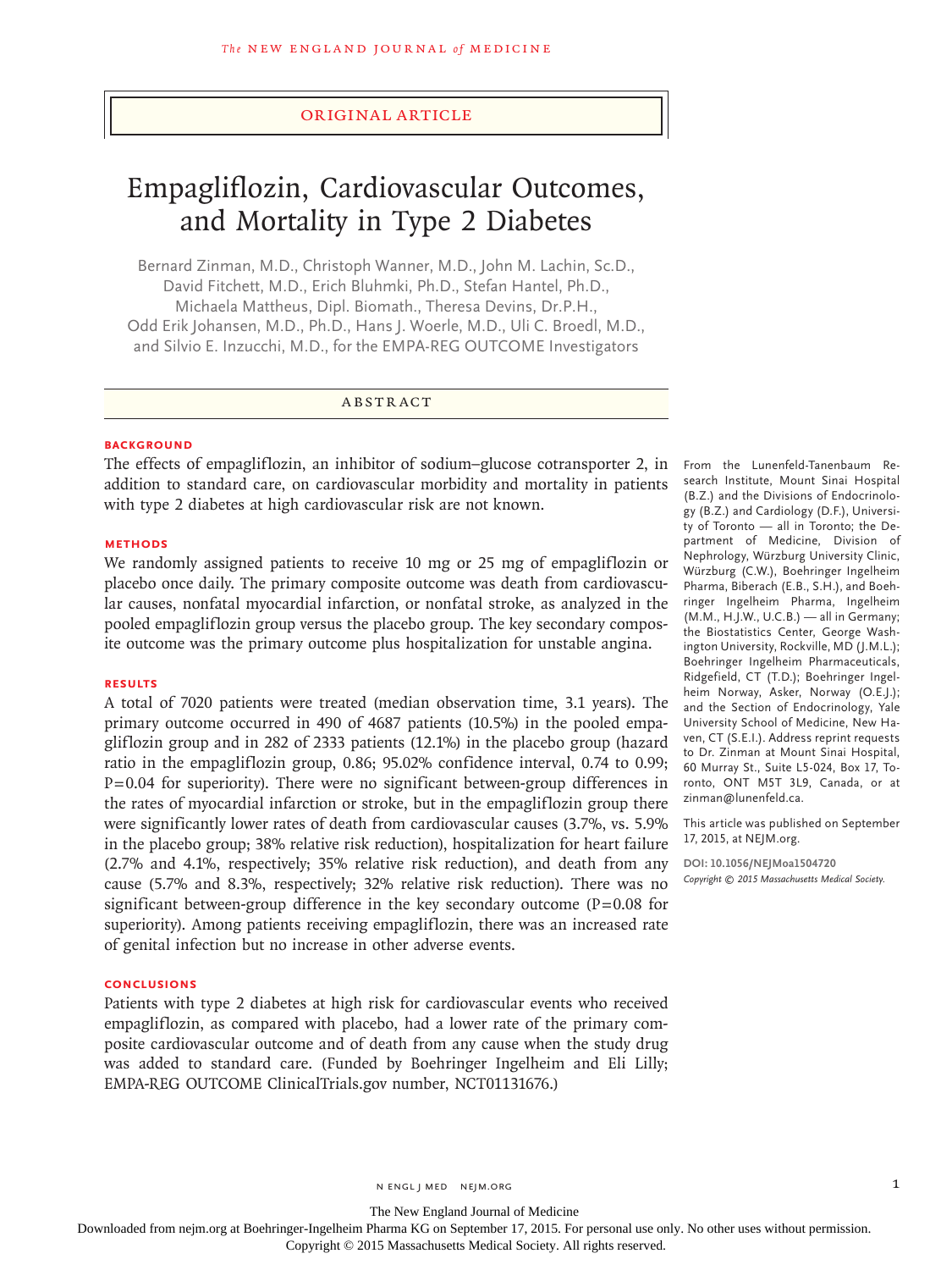**THE 2 DIABETES IS A MAJOR RISK FACTOR**<br>for cardiovascular disease,<sup>1,2</sup> and the presence of both type 2 diabetes and cardio-<br>vascular disease increases the risk of death.<sup>3</sup> for cardiovascular disease, $1,2$  and the presence of both type 2 diabetes and cardiovascular disease increases the risk of death.<sup>3</sup> Evidence that glucose lowering reduces the rates of cardiovascular events and death has not been convincingly shown,<sup>4-6</sup> although a modest cardiovascular benefit may be observed after a prolonged follow-up period.<sup>7</sup> Furthermore, there is concern that intensive glucose lowering or the use of specific glucose-lowering drugs may be associated with adverse cardiovascular outcomes.8 Therefore, it is necessary to establish the cardiovascular safety benefits of glucose-lowering agents.<sup>9</sup>

Inhibitors of sodium–glucose cotransporter 2 reduce rates of hyperglycemia in patients with type 2 diabetes by decreasing renal glucose reabsorption, thereby increasing urinary glucose excretion.10 Empagliflozin is a selective inhibitor of sodium glucose cotransporter 211 that has been approved for type 2 diabetes.<sup>12</sup> Given as either monotherapy or as an add-on therapy, the drug is reported to reduce glycated hemoglobin levels in patients with type 2 diabetes, including those with stage 2 or 3a chronic kidney disease.<sup>13-20</sup> Furthermore, empagliflozin is associated with weight loss and reductions in blood pressure without increases in heart rate.13-20 Empagliflozin also has favorable effects on markers of arterial stiffness and vascular resistance,<sup>21</sup> visceral adiposity,<sup>22</sup> albuminuria,<sup>20</sup> and plasma urate.<sup>13-19</sup> Empagliflozin has been associated with an increase in levels of both low-density lipoprotein  $(LDL)^{14}$  and high-density lipoprotein (HDL) cholesterol.13-16 The most common side effects of empagliflozin are urinary tract infection and genital infection.<sup>12</sup>

In the EMPA-REG OUTCOME trial, we examined the effects of empagliflozin, as compared with placebo, on cardiovascular morbidity and mortality in patients with type 2 diabetes at high risk for cardiovascular events who were receiving standard care.

#### **METHODS**

#### **Study Oversight**

The trial was designed and overseen by a steering committee that included academic investigators and employees of Boehringer Ingelheim. The role of Eli Lilly was limited to cofunding the trial. Safety data were reviewed by an independent academic data monitoring committee every 90 days or at the discretion of the committee. Cardiovascular outcome events and deaths were prospectively adjudicated by two clinical-events committees (one for cardiac events and the other for neurologic events), as recommended by the Food and Drug Administration (FDA) guidelines.<sup>9</sup> A list of investigators and committee members is provided in Sections A and B, respectively, in the Supplementary Appendix, which is available with the full text of this article at NEJM.org.

The trial was conducted in accordance with the principles of the Declaration of Helsinki and the the International Conference on Harmonisation Good Clinical Practice guidelines and was approved by local authorities. An independent ethics committee or institutional review board approved the clinical protocol at each participating center. All the patients provided written informed consent before study entry.

All the authors were involved in the study design and had access to the data, which were analyzed by one of the study sponsors, Boehringer Ingelheim. All the authors vouch for the accuracy and completeness of the data analyses and for the fidelity of the study to the protocol, available at NEJM.org. Members of the University of Freiburg conducted an independent statistical analysis of cardiovascular outcomes (Section B in the Supplementary Appendix). The manuscript was drafted by the first and last authors and revised by all the authors. Medical writing assistance, which was paid for by Boehringer Ingelheim, was provided by Fleishman-Hillard Group.

# **Study Design**

As described previously,<sup>23</sup> this was a randomized, double-blind, placebo-controlled trial to assess the effect of once-daily empagliflozin (at a dose of either 10 mg or 25 mg) versus placebo on cardiovascular events in adults with type 2 diabetes at high cardiovascular risk against a background of standard care. Patients were treated at 590 sites in 42 countries. The trial continued until an adjudicated primary outcome event had occurred in at least 691 patients.

# **Study Patients**

Eligible patients with type 2 diabetes were adults  $(\geq 18$  years of age) with a body-mass index (the weight in kilograms divided by the square of the

2 N ENGL J MED NEJM.ORG

The New England Journal of Medicine

Downloaded from nejm.org at Boehringer-Ingelheim Pharma KG on September 17, 2015. For personal use only. No other uses without permission.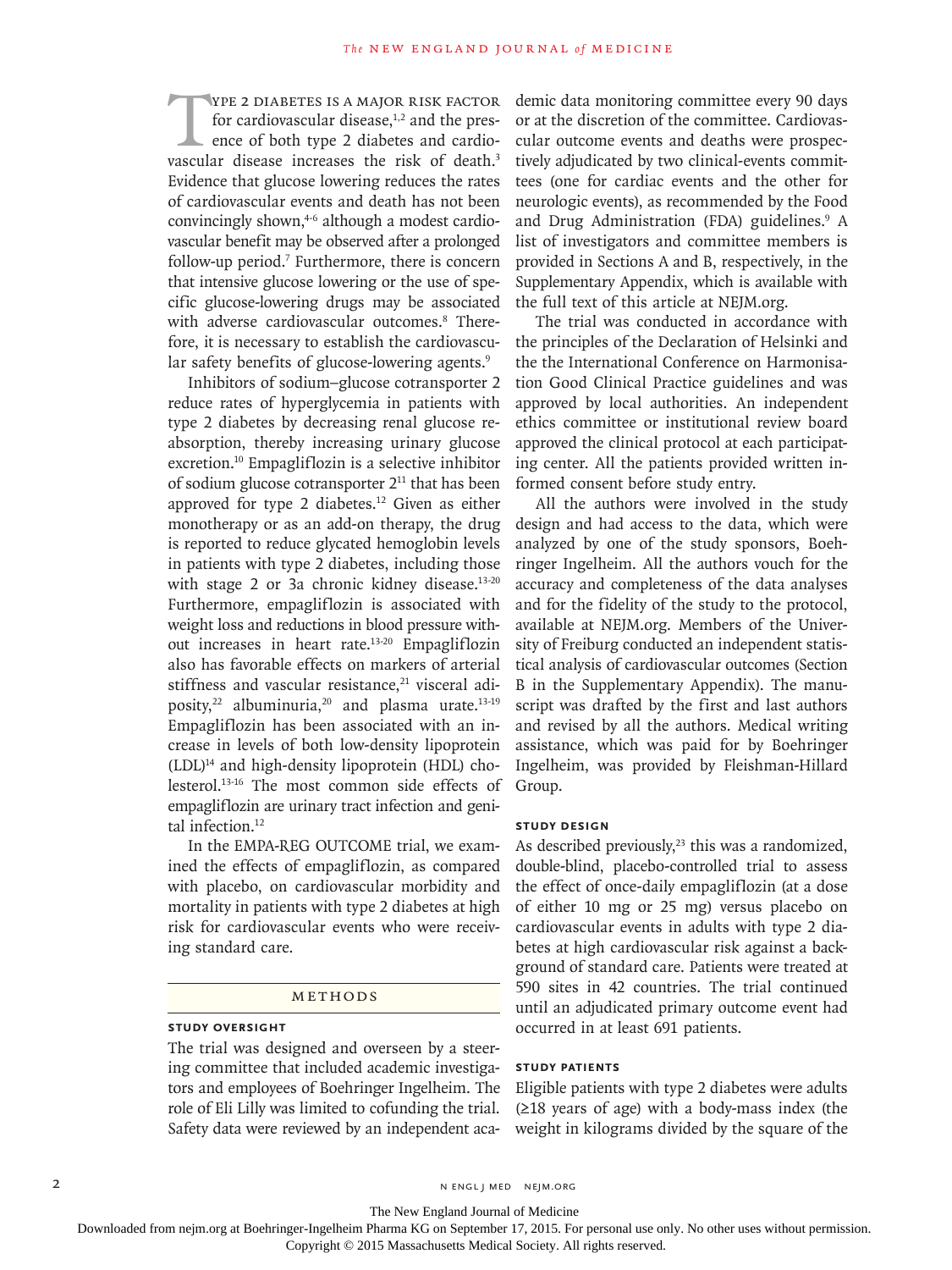height in meters) of 45 or less and an estimated glomerular filtration rate (eGFR) of at least 30 ml per minute per  $1.73 \text{ m}^2$  of body-surface area, according to the Modification of Diet in Renal Disease criteria. All the patients had established cardiovascular disease (as defined in Section C in the Supplementary Appendix) and had received no glucose-lowering agents for at least 12 weeks before randomization and had a glycated hemoglobin level of at least 7.0% and no more than 9.0% or had received stable glucose-lowering therapy for at least 12 weeks before randomization and had a glycated hemoglobin level of at least 7.0% and no more than 10.0%. Other key exclusion criteria are provided in Section D in the Supplementary Appendix.

# **Study Procedures**

Eligible patients underwent a 2-week, open-label, placebo run-in period in which background glucose-lowering therapy was unchanged. Patients meeting the inclusion criteria were then randomly assigned in a 1:1:1 ratio to receive either 10 mg or 25 mg of empagliflozin or placebo once daily. Randomization was performed with the use of a computer-generated random-sequence and interactive voice- and Web-response system and was stratified according to the glycated hemoglobin level at screening (<8.5% or ≥8.5%), bodymass index at randomization (<30 or ≥30), renal function at screening (eGFR, 30 to 59 ml, 60 to 89 ml, or ≥90 ml per minute per 1.73 m<sup>2</sup>), and geographic region (North America [plus Australia and New Zealand], Latin America, Europe, Africa, or Asia).

Background glucose-lowering therapy was to remain unchanged for the first 12 weeks after randomization, although intensification was permitted if the patient had a confirmed fasting glucose level of more than 240 mg per deciliter (>13.3 mmol per liter). In cases of medical necessity, dose reduction or discontinuation of background medication could occur. After week 12, investigators were encouraged to adjust glucoselowering therapy at their discretion to achieve glycemic control according to local guidelines. Throughout the trial, investigators were encouraged to treat other cardiovascular risk factors (including dyslipidemia and hypertension) to achieve the best available standard of care according to local guidelines. Patients were instructed to attend the clinic at prespecified times, which

included a follow-up visit 30 days after the end of treatment. Patients who prematurely discontinued a study drug were to be followed for ascertainment of cardiovascular outcomes, and attempts were made to collect vital-status information for any patient who was lost to follow-up, as allowed by local guidelines.

# **Study Outcomes**

The primary outcome was a composite of death from cardiovascular causes, nonfatal myocardial infarction (excluding silent myocardial infarction), or nonfatal stroke. The key secondary outcome was a composite of the primary outcome plus hospitalization for unstable angina. Definitions of the major clinical outcomes are provided in Section E in the Supplementary Appendix.

Safety was assessed on the basis of adverse events that occurred during treatment or within 7 days after the last dose of a study drug and were coded with the use of the *Medical Dictionary for Regulatory Activities*, version 18.0. Adverse events of special interest included confirmed hypoglycemic adverse events (plasma glucose level, ≤70 mg per deciliter [3.9 mmol per liter] or an event requiring assistance), and adverse events reflecting urinary tract infection, genital infection, volume depletion, acute renal failure, bone fracture, diabetic ketoacidosis, and thromboembolic events.

# **Statistical Analysis**

The primary hypothesis was noninferiority for the primary outcome with empagliflozin (pooled doses of 10 mg and 25 mg) versus placebo with a margin of 1.3 for the hazard ratio.<sup>9</sup> We used a four-step hierarchical-testing strategy for the pooled empagliflozin group versus the placebo group in the following order: noninferiority for the primary outcome, noninferiority for the key secondary outcome, superiority for the primary outcome, and superiority for the key secondary outcome.

Since interim data from the trial were included in a new-drug application submitted to the FDA, under the Haybittle–Peto rule, a two-sided P value of 0.0498 or less was considered to indicate statistical significance in the final analyses.<sup>23</sup> For the test of noninferiority for the primary outcome with a margin of 1.3 at a one-sided level of 0.0249, at least 691 events were required to provide a power of at least 90% on the assumption of a true hazard ratio of 1.0. Noninferiority for

The New England Journal of Medicine

Downloaded from nejm.org at Boehringer-Ingelheim Pharma KG on September 17, 2015. For personal use only. No other uses without permission.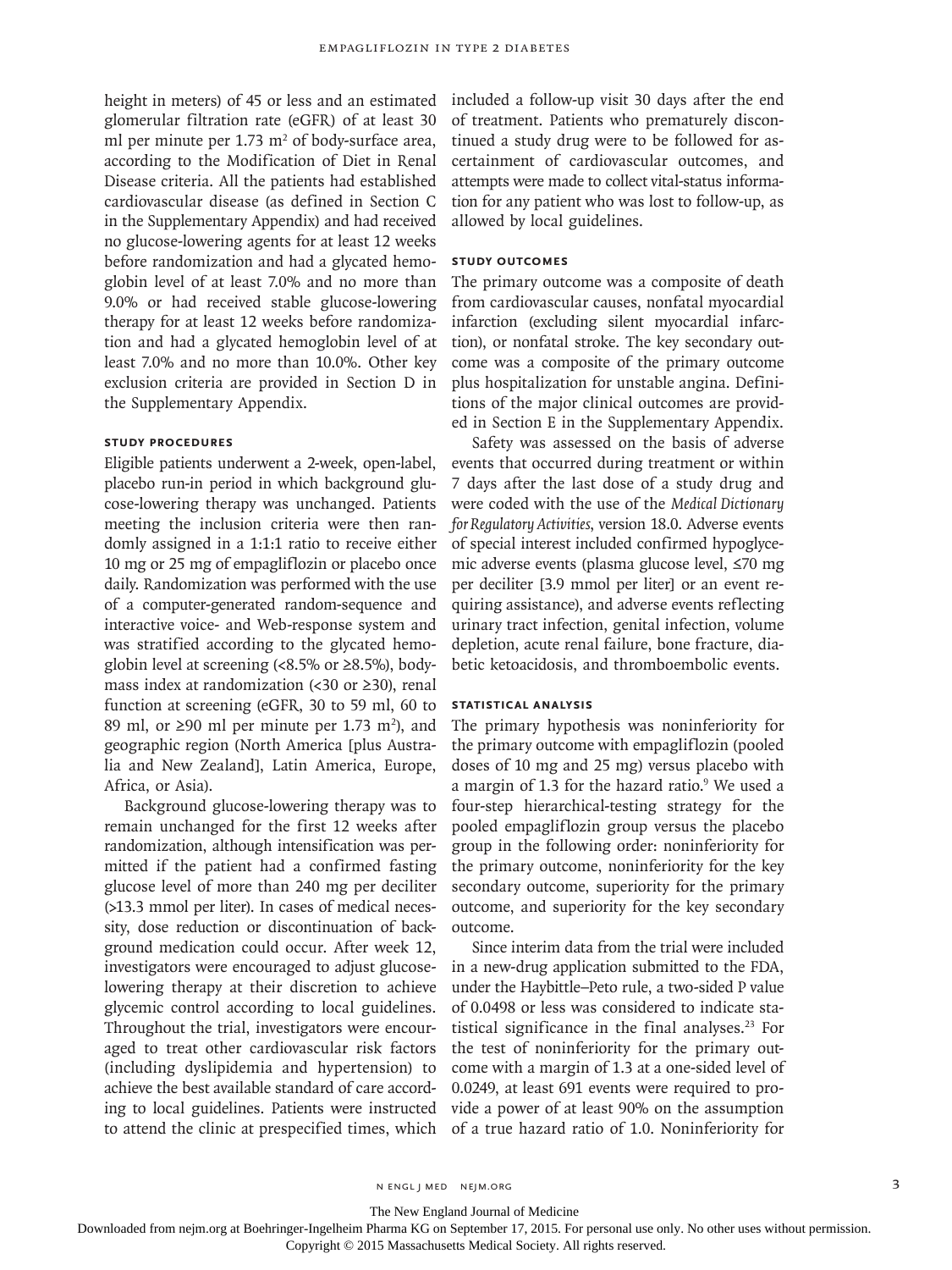



4 n engl j med nejm.org nejm.org neighborhood in the negative media in the negative media in the negative media in the negative media in the negative media in the negative media in the negative media in the negative media

The New England Journal of Medicine

Downloaded from nejm.org at Boehringer-Ingelheim Pharma KG on September 17, 2015. For personal use only. No other uses without permission.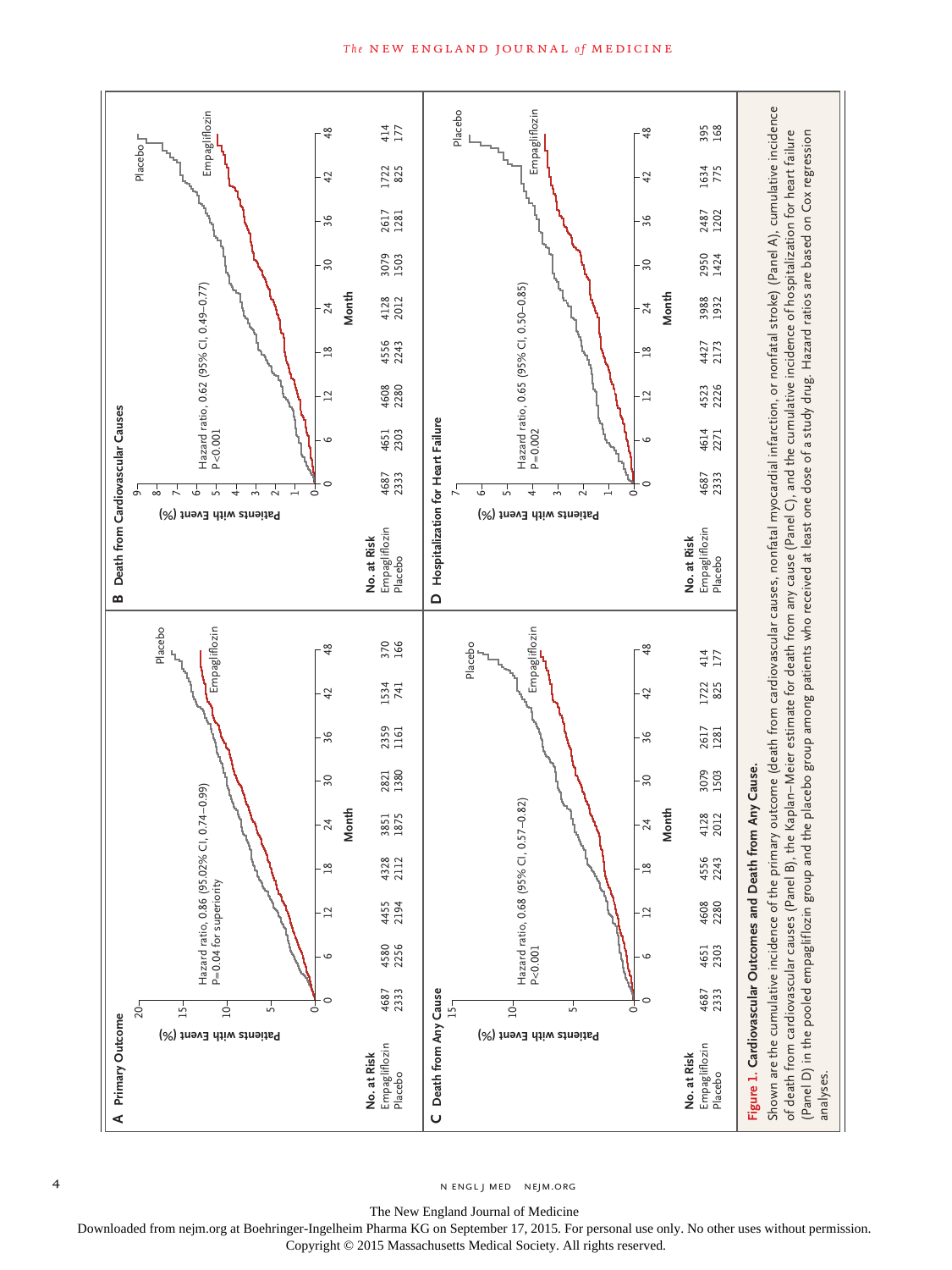the primary outcome was determined if the upper boundary of the two-sided 95.02% confidence interval was less than 1.3. Analyses were based on a Cox proportional-hazards model, with study group, age, sex, baseline body-mass index, baseline glycated hemoglobin level, baseline eGFR, and geographic region as factors. Estimates of cumulative-incidence function were corrected for death as a competing risk, $24$  except for death from any cause, for which Kaplan–Meier estimates are presented. Because of the declining

numbers of patients at risk, cumulative-incidence plots have been truncated at 48 months. We calculated the number of patients who would need to be treated to prevent one death on the basis of the exponential distribution.

We performed the primary analysis using a modified intention-to-treat approach among patients who had received at least one dose of a study drug. Data for patients who did not have an event were censored on the last day they were known to be free of the outcome. Secondary

| Table 1. Primary and Secondary Cardiovascular Outcomes.                                                                                                          |                         |                         |                               |                         |                                 |                       |
|------------------------------------------------------------------------------------------------------------------------------------------------------------------|-------------------------|-------------------------|-------------------------------|-------------------------|---------------------------------|-----------------------|
| Outcome                                                                                                                                                          | Placebo<br>$(N = 2333)$ |                         | Empagliflozin<br>$(N = 4687)$ |                         | <b>Hazard Ratio</b><br>(95% CI) | P Value               |
|                                                                                                                                                                  | no. (%)                 | rate/1000<br>patient-yr | no. (%)                       | rate/1000<br>patient-yr |                                 |                       |
| Death from cardiovascular causes, nonfatal myo-<br>cardial infarction, or nonfatal stroke: prima-<br>ry outcome*                                                 | 282(12.1)               | 43.9                    | 490 (10.5)                    | 37.4                    | $0.86(0.74 - 0.99)$             |                       |
| Noninferiority                                                                                                                                                   |                         |                         |                               |                         |                                 | $<0.001$ <sup>+</sup> |
| Superiority                                                                                                                                                      |                         |                         |                               |                         |                                 | $0.04 +$              |
| Death from cardiovascular causes, nonfatal myo-<br>cardial infarction, nonfatal stroke, or hospi-<br>talization for unstable angina: key second-<br>ary outcome* | 333 (14.3)              | 52.5                    | 599 (12.8)                    | 46.4                    | $0.89(0.78 - 1.01)$             |                       |
| Noninferiority                                                                                                                                                   |                         |                         |                               |                         |                                 | $<0.001$ †            |
| Superiority                                                                                                                                                      |                         |                         |                               |                         |                                 | $0.08 +$              |
| Death                                                                                                                                                            |                         |                         |                               |                         |                                 |                       |
| From any cause                                                                                                                                                   | 194(8.3)                | 28.6                    | 269(5.7)                      | 19.4                    | $0.68$ (0.57-0.82)              | < 0.001               |
| From cardiovascular causes                                                                                                                                       | 137(5.9)                | 20.2                    | 172(3.7)                      | 12.4                    | $0.62$ (0.49-0.77)              | < 0.001               |
| Fatal or nonfatal myocardial infarction excluding<br>silent myocardial infarction                                                                                | 126(5.4)                | 19.3                    | 223(4.8)                      | 16.8                    | $0.87(0.70 - 1.09)$             | 0.23                  |
| Nonfatal myocardial infarction excluding silent<br>myocardial infarction                                                                                         | 121(5.2)                | 18.5                    | 213(4.5)                      | 16.0                    | $0.87(0.70 - 1.09)$             | 0.22                  |
| Silent myocardial infarction <sup>t</sup>                                                                                                                        | 15(1.2)                 | 5.4                     | 38(1.6)                       | 7.0                     | $1.28(0.70 - 2.33)$             | 0.42                  |
| Hospitalization for unstable angina                                                                                                                              | 66(2.8)                 | 10.0                    | 133(2.8)                      | 10.0                    | $0.99(0.74 - 1.34)$             | 0.97                  |
| Coronary revascularization procedure                                                                                                                             | 186 (8.0)               | 29.1                    | 329 (7.0)                     | 25.1                    | $0.86(0.72 - 1.04)$             | 0.11                  |
| Fatal or nonfatal stroke                                                                                                                                         | 69 (3.0)                | 10.5                    | 164(3.5)                      | 12.3                    | $1.18(0.89 - 1.56)$             | 0.26                  |
| Nonfatal stroke                                                                                                                                                  | 60(2.6)                 | 9.1                     | 150(3.2)                      | 11.2                    | $1.24(0.92 - 1.67)$             | 0.16                  |
| Transient ischemic attack                                                                                                                                        | 23(1.0)                 | 3.5                     | 39(0.8)                       | 2.9                     | $0.85(0.51 - 1.42)$             | 0.54                  |
| Hospitalization for heart failure                                                                                                                                | 95(4.1)                 | 14.5                    | 126(2.7)                      | 9.4                     | $0.65(0.50 - 0.85)$             | 0.002                 |
| Hospitalization for heart failure or death from car-<br>diovascular causes excluding fatal stroke                                                                | 198(8.5)                | 30.1                    | 265(5.7)                      | 19.7                    | $0.66$ (0.55-0.79)              | < 0.001               |

\* Data were analyzed with the use of a four-step hierarchical-testing strategy for the pooled empagliflozin group versus the placebo group in the following order: noninferiority for the primary outcome, noninferiority for the key secondary outcome, superiority for the primary outcome, and superiority for the key secondary outcome. Each successive hypothesis could be tested, provided that those preceding it met the designated level of significance. Data are based on Cox regression analyses in patients who received at least one dose of a study drug. † One-sided P values are shown for tests of noninferiority, and two-sided P values are shown for tests of superiority.

‡ Silent myocardial infarction was analyzed in 2378 patients in the empagliflozin group and 1211 patients in the placebo group.

The New England Journal of Medicine

Downloaded from nejm.org at Boehringer-Ingelheim Pharma KG on September 17, 2015. For personal use only. No other uses without permission.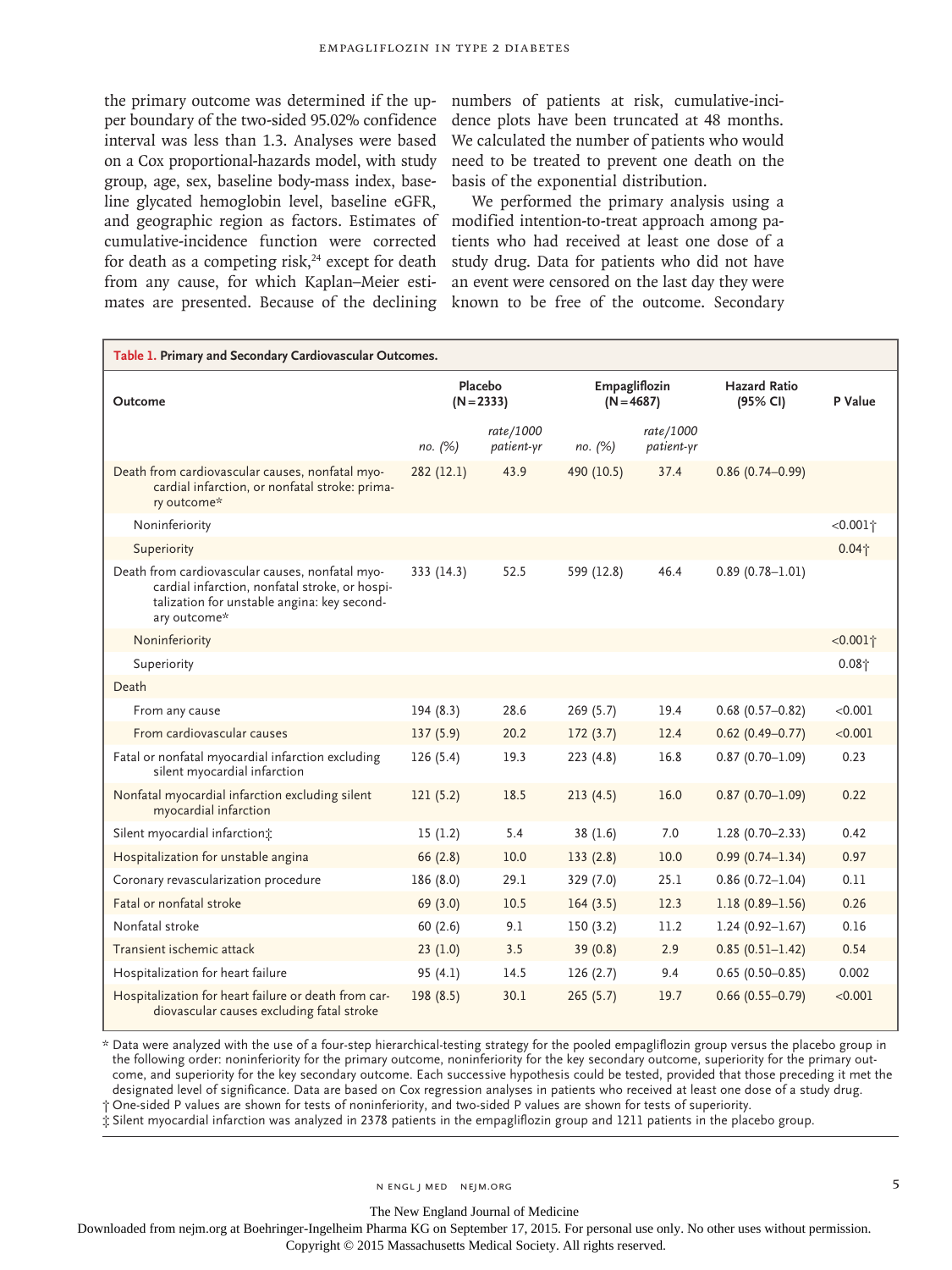# **The NEW ENGLAND JOURNAL of MEDICINE**

|                                                                     |                         |         | <b>Primary Outcome</b>              |             | <b>Death from Cardiovascular Causes</b> |             |
|---------------------------------------------------------------------|-------------------------|---------|-------------------------------------|-------------|-----------------------------------------|-------------|
|                                                                     |                         |         | <b>Hazard Ratio</b>                 | P Value for | <b>Hazard Ratio</b>                     | P Value for |
| Subgroup                                                            | Empagliflozin Placebo   |         | (95% CI)                            | Interaction | (95% CI)                                | Interaction |
| All patients                                                        | no. in subgroup<br>4687 | 2333    | $\overline{\phantom{a}}$            |             | Н                                       |             |
| Age                                                                 |                         |         |                                     | 0.01        |                                         | 0.21        |
| $<$ 65 yr                                                           | 2596                    | 1297    |                                     |             |                                         |             |
| $\geq 65$ yr                                                        | 2091                    | 1036    | $\mapsto$                           |             |                                         |             |
| Sex                                                                 |                         |         |                                     | 0.81        |                                         | 0.32        |
| Male                                                                | 3336                    | 1680    |                                     |             |                                         |             |
| Female                                                              | 1351                    | 653     |                                     |             |                                         |             |
| Race                                                                |                         |         |                                     | 0.09        |                                         | 0.43        |
| White                                                               | 3403                    | 1678    | ⊢                                   |             |                                         |             |
| Asian                                                               | 1006                    | 511     |                                     |             |                                         |             |
| Black                                                               | 237                     | 120     | H                                   |             |                                         |             |
| Glycated hemoglobin                                                 |                         |         |                                     | 0.01        |                                         | 0.51        |
| $<8.5\%$                                                            | 3212                    | 1607    | $\overline{\phantom{0}}$            |             |                                         |             |
| $\ge 8.5\%$                                                         | 1475                    | 726     |                                     |             |                                         |             |
| Body-mass index                                                     |                         |         |                                     | 0.06        |                                         | 0.05        |
| $<$ 30                                                              | 2279                    | 1120    | ╍┿                                  |             |                                         |             |
| $\geq 30$                                                           | 2408                    | 1213    | ⊬                                   |             |                                         |             |
| Blood pressure control                                              |                         |         |                                     | 0.65        |                                         | 0.44        |
|                                                                     | 1780                    | 934     |                                     |             |                                         |             |
| SBP ≥140 mm Hg or DBP ≥90 mm Hg<br>SBP <140 mm Hg and DBP <90 mm Hg | 2907                    | 1399    |                                     |             |                                         |             |
| Estimated glomerular filtration rate                                |                         |         |                                     | 0.20        |                                         | 0.15        |
| ≥90 ml/min/1.73 m <sup>2</sup>                                      | 1050                    | 488     | Н                                   |             |                                         |             |
| 60 to <90 ml/min/1.73 m <sup>2</sup>                                | 2425                    | 1238    | ≁⊹⊦                                 |             |                                         |             |
| <60 ml/min/1.73 m <sup>2</sup>                                      |                         | 607     |                                     |             |                                         |             |
| Urine albumin-to-creatinine ratio                                   | 1212                    |         |                                     | 0.40        |                                         | 0.22        |
|                                                                     |                         | 1382    | н                                   |             | Н                                       |             |
| $<$ 30 mg/g                                                         | 2789                    |         | $\mapsto$                           |             |                                         |             |
| $\geq$ 30 to 300 mg/g                                               | 1338                    | 675     |                                     |             |                                         |             |
| $>300$ mg/g                                                         | 509                     | 260     |                                     | 0.53        |                                         | 0.39        |
| Cardiovascular risk                                                 |                         |         |                                     |             |                                         |             |
| Only cerebrovascular disease                                        | 635                     | 325     | $\overline{\phantom{a}}$            |             |                                         |             |
| Only coronary artery disease                                        | 2732                    | 1340    |                                     |             |                                         |             |
| Only peripheral artery disease                                      | 412                     | 191     |                                     |             |                                         |             |
| 2 or 3 high-risk categories<br>Insulin                              | 878                     | 451     |                                     | 0.28        |                                         | 0.92        |
|                                                                     |                         |         |                                     |             |                                         |             |
| No                                                                  | 2435                    | 1198    | $\overline{\phantom{a}}$            |             |                                         |             |
| Yes                                                                 | 2252                    | 1135    | $\mapsto$                           | 0.54        |                                         |             |
| Statins or ezetimibe                                                |                         |         |                                     |             |                                         | 0.23        |
| No                                                                  | 1029                    | 551     |                                     |             |                                         |             |
| Yes                                                                 | 3658                    | 1782    |                                     |             |                                         |             |
| Antihypertensive therapy                                            |                         |         |                                     | 0.80        |                                         | 0.41        |
| No                                                                  | 241                     | $112\,$ |                                     |             |                                         |             |
| Yes                                                                 | 4446                    | 2221    |                                     |             |                                         |             |
| ACE inhibitor or ARB                                                |                         |         |                                     | 0.49        |                                         | 0.86        |
| No                                                                  | 889                     | 465     |                                     |             |                                         |             |
| Yes                                                                 | 3798                    | 1868    | $\mapsto$                           |             |                                         |             |
| Beta-blocker                                                        |                         |         |                                     | 0.61        |                                         | 0.99        |
| No                                                                  | 1631                    | 835     |                                     |             |                                         |             |
| Yes                                                                 | 3056                    | 1498    | ⊢                                   |             |                                         |             |
| Diuretic                                                            |                         |         |                                     | 0.72        |                                         | 0.46        |
| No                                                                  | 2640                    | 1345    |                                     |             |                                         |             |
| Yes                                                                 | 2047                    | 988     |                                     |             |                                         |             |
|                                                                     |                         | 0.25    | 0.50<br>2.00<br>1.00                |             | 0.25<br>1.00<br>0.50                    | 2.00        |
|                                                                     |                         |         | Favors Empagliflozin Favors Placebo |             | Favors Empagliflozin Favors Placebo     |             |

The New England Journal of Medicine

Downloaded from nejm.org at Boehringer-Ingelheim Pharma KG on September 17, 2015. For personal use only. No other uses without permission.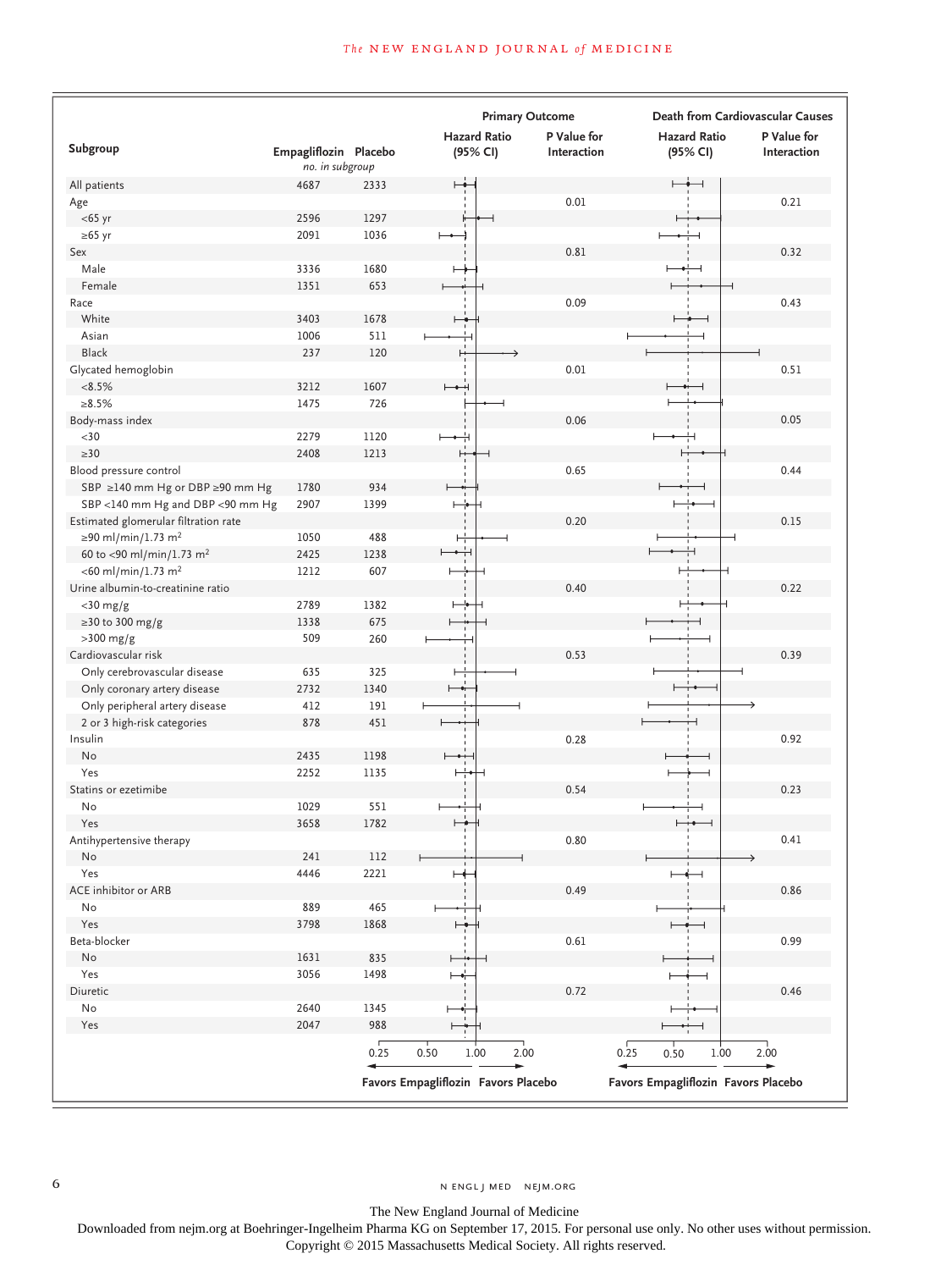## **Figure 2 (facing page). Subgroup Analyses for the Primary Outcome and Death from Cardiovascular Causes.**

Shown are the results of a prespecified Cox regression analysis of data for subgroups of patients with respect to the primary outcome. Subgroup analyses of death from cardiovascular causes were conducted post hoc. P values are for tests of homogeneity of betweengroup differences among subgroups with no adjustment for multiple testing. The size of the ovals is proportional to the number of patients in the subgroup. ACE denotes angiotensin-converting enzyme, ARB angiotensin-receptor blocker, DBP diastolic blood pressure, and SBP systolic blood pressure.

analyses included comparisons of the 10-mg dose of empagliflozin versus placebo and the 25-mg dose versus placebo. Sensitivity analyses are described in the Section F in the Supplementary Appendix. We analyzed the changes from baseline in glycated hemoglobin level, weight, waist circumference, systolic and diastolic blood pressure, heart rate, LDL and HDL cholesterol, and uric acid using a repeated-measures analysis as a mixed model. Subgroup analyses are described in Section F in the Supplementary Appendix.

### **RESULTS**

## **Study Patients**

A total of 7028 patients underwent randomization from September 2010 through April 2013. Of these patients, 7020 were treated and included in the primary analysis (Fig. S1 in Section G in the Supplementary Appendix). Reasons for premature discontinuation are provided in Table S1 in Section H in the Supplementary Appendix. Overall, 97.0% of patients completed the study, with 25.4% of patients prematurely discontinuing a study drug. Final vital status was available for 99.2% of patients.

At baseline, demographic and clinical characteristics were well balanced between the placebo group and the empagliflozin group (Table S2 in Section I in the Supplementary Appendix). According to the inclusion criteria, more than 99% of patients had established cardiovascular disease, and patients were well treated with respect to the use of lipid-lowering therapy and antihypertensive medications at baseline. The median duration of individual groups (Table S6 and Fig. S2 in Sec-

treatment was 2.6 years, and the median observation time was 3.1 years; both durations were similar in the pooled empagliflozin group and the placebo group (Table S3 in Section J in the Supplementary Appendix).

# **Cardiovascular Outcomes**

The primary outcome occurred in a significantly lower percentage of patients in the empagliflozin group (490 of 4687 [10.5%]) than in the placebo group (282 of 2333 [12.1%]) (hazard ratio in the empagliflozin group, 0.86; 95.02% confidence interval [CI], 0.74 to 0.99; P<0.001 for noninferiority and  $P=0.04$  for superiority) (Fig. 1A). The key secondary outcome occurred in 599 of 4687 patients (12.8%) in the empagliflozin group and 333 of 2333 patients (14.3%) in the placebo group (hazard ratio, 0.89; 95% CI, 0.78 to 1.01; P<0.001 for noninferiority and  $P=0.08$  for superiority).

As compared with placebo, empagliflozin resulted in a significantly lower risk of death from cardiovascular causes (hazard ratio, 0.62; 95% CI, 0.49 to 0.77; P<0.001) (Fig. 1B), death from any cause (hazard ratio, 0.68; 95% CI, 0.57 to 0.82, P<0.001; Fig. 1C), and hospitalization for heart failure (hazard ratio, 0.65; 95% CI, 0.50 to 0.85; P=0.002) (Fig. 1D). Hazard ratios for cardiovascular outcomes with empagliflozin versus placebo are shown in Table 1. Absolute reductions in incidence rates for cardiovascular outcomes are provided in Table S4 in Section K in the Supplementary Appendix. All categories of death from cardiovascular causes contributed to the reduction in cardiovascular death in the empagliflozin group (Table S5 in Section L in the Supplementary Appendix). There were no significant between-group differences in the occurrence of myocardial infarction or stroke (Table 1). Myocardial infarction was reported in 4.8% of patients in the empagliflozin group and 5.4% of those in the placebo group, and stroke in 3.5% and 3.0% of patients, respectively.

For the primary and key secondary outcomes, hazard ratios for the comparison between the 10-mg dose of empagliflozin versus placebo and the 25-mg dose versus placebo were virtually identical to those in the pooled analysis, but the individual dose effects were not significant, owing to the smaller numbers of outcome events in the

The New England Journal of Medicine

Downloaded from nejm.org at Boehringer-Ingelheim Pharma KG on September 17, 2015. For personal use only. No other uses without permission.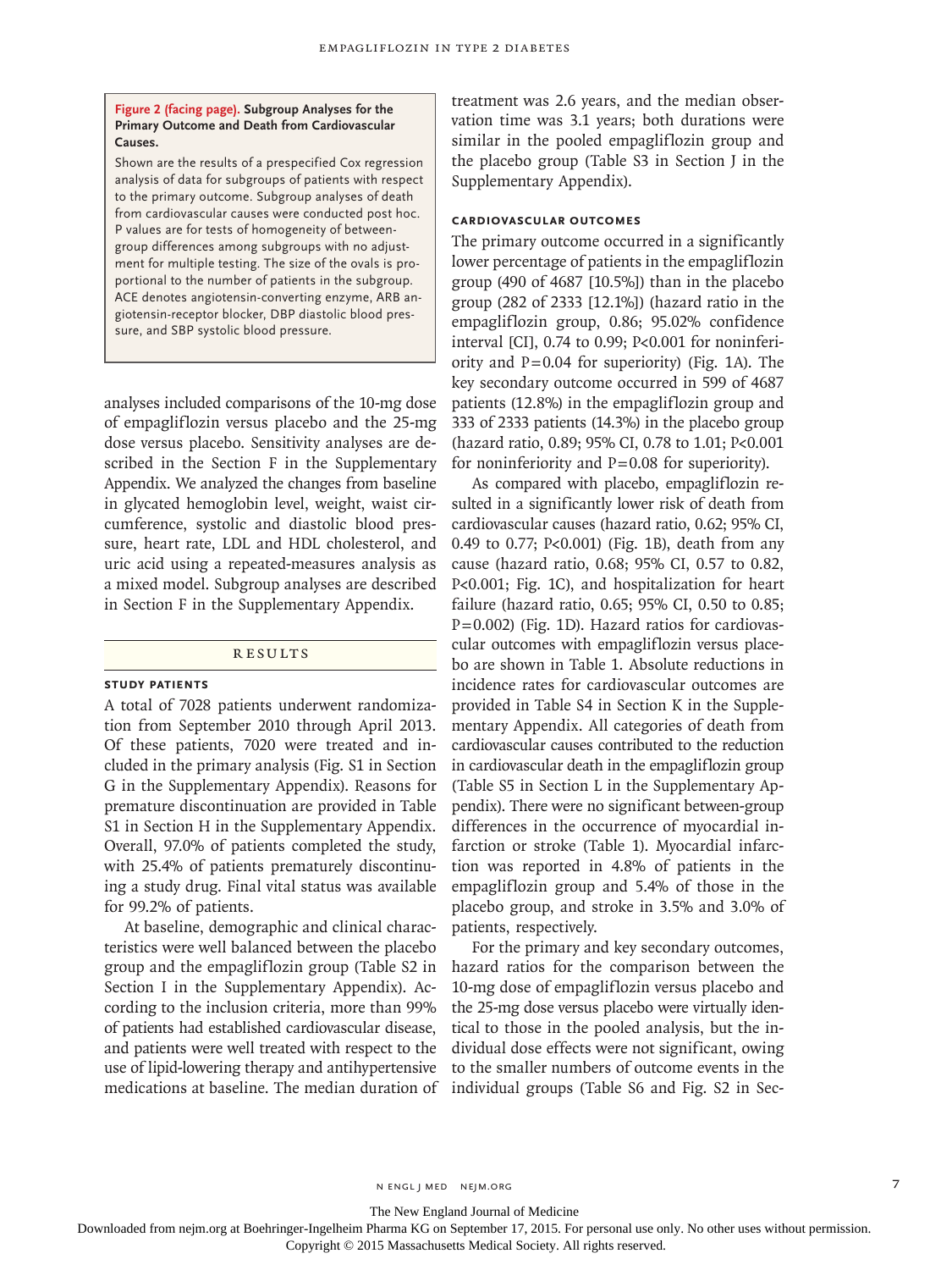

#### **Figure 3. Glycated Hemoglobin Levels.**

Shown are mean (±SE) glycated hemoglobin levels in the three study groups, as calculated with the use of a repeated-measures analysis as a mixed model of all data for patients who received at least one dose of a study drug and had a baseline measurement. The model included baseline glycated hemoglobin as a linear covariate, with baseline estimated glomerular filtration rate, geographic region, body-mass index, the last week a patient could have had a glycated hemoglobin measurement, study group, visit, visit according to treatment interaction, and baseline glycat-

tion M in the Supplementary Appendix). The hazard ratios for the primary outcome were 0.85 (95% CI, 0.72 to 1.01; P=0.07) for the 10-mg dose of empagliflozin versus placebo and 0.86 (95% CI, 0.73 to 1.02;  $P=0.09$  for the 25-mg dose versus placebo.

In subgroup analyses, there was some heterogeneity for the primary outcome. In contrast, there was a consistent benefit of empagliflozin versus placebo on death from cardiovascular causes across all subgroups (Fig. 2, and Tables S7 and S8 in Section N in the Supplementary Appendix).

In prespecified sensitivity analyses based on events that occurred within 30 days after last dose of a study drug, results for the primary outcome, cardiovascular death, myocardial infarction, and stroke were consistent with the primary analyses, and the point estimate for the hazard ratio for stroke was closer to 1.00 (Tables S9 and S10 in Section O in the Supplementary Appendix). A sensitivity analysis of death from any cause in which it was assumed that all patients who were lost to follow-up in the empagliflozin group died and all patients who were lost to follow-up in the placebo group were alive showed a significant benefit of empagliflozin versus placebo (hazard ratio, 0.77; 95% CI, 0.65 to  $0.93$ ;  $P = 0.005$ ).

#### **Glycemic Control**

After 12 weeks, during which glucose-lowering therapy was to remain unchanged, the adjusted mean differences in the glycated hemoglobin level between patients receiving empagliflozin and those receiving placebo were −0.54 percentage points (95% CI, −0.58 to −0.49) in the 10-mg group and −0.60 percentage points (95% CI, −0.64 to −0.55) in the 25-mg group (Fig. 3). At week 94, the adjusted mean differences in the glycated hemoglobin level between patients receiving empagliflozin and those receiving placebo were −0.42 percentage points (95% CI, −0.48 to −0.36) and −0.47 percentage points (95% CI, −0.54 to −0.41), respectively; at week 206, the differences were −0.24 percentage points (95% CI,

8 N ENGL J MED NEJM.ORG

The New England Journal of Medicine

Downloaded from nejm.org at Boehringer-Ingelheim Pharma KG on September 17, 2015. For personal use only. No other uses without permission.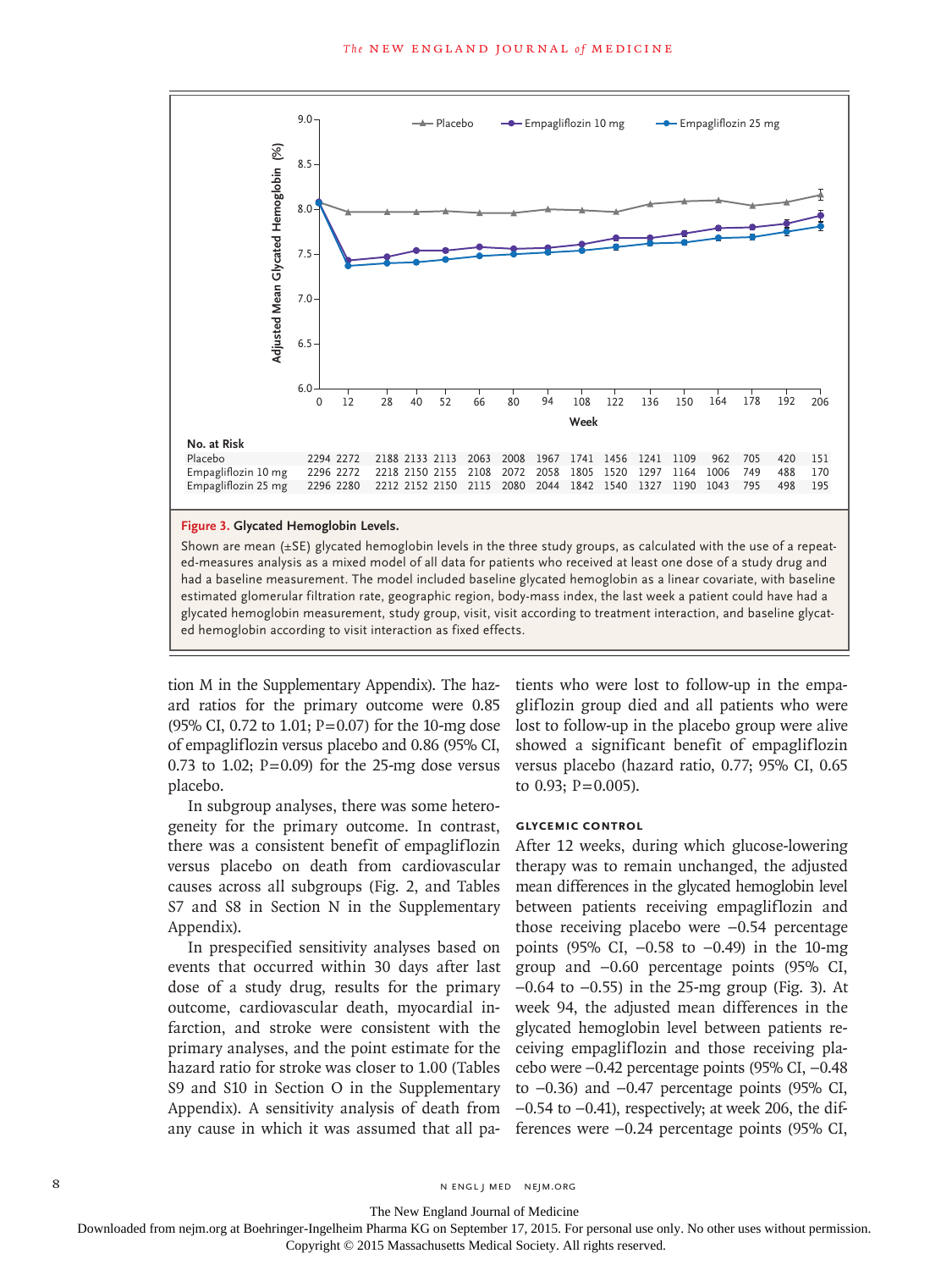| Table 2. Adverse Events.*                                   |                         |                                                    |                                                    |                                         |  |  |  |
|-------------------------------------------------------------|-------------------------|----------------------------------------------------|----------------------------------------------------|-----------------------------------------|--|--|--|
| Event                                                       | Placebo<br>$(N = 2333)$ | Empagliflozin,<br>10 <sub>mg</sub><br>$(N = 2345)$ | Empagliflozin,<br>25 <sub>mg</sub><br>$(N = 2342)$ | Pooled<br>Empagliflozin<br>$(N = 4687)$ |  |  |  |
|                                                             |                         | number of patients (percent)                       |                                                    |                                         |  |  |  |
| Any adverse event                                           | 2139 (91.7)             | 2112 (90.1)                                        | 2118 (90.4)                                        | 4230 (90.2) +                           |  |  |  |
| Severe adverse event                                        | 592 (25.4)              | 536 (22.9)                                         | 564 (24.1)                                         | 1100 (23.5) $\ddagger$                  |  |  |  |
| Serious adverse event                                       |                         |                                                    |                                                    |                                         |  |  |  |
| Any                                                         | 988 (42.3)              | 876 (37.4)                                         | 913 (39.0)                                         | 1789 (38.2) $\dagger$                   |  |  |  |
| Death                                                       | 119(5.1)                | 97(4.1)                                            | 79 (3.4)                                           | 176 $(3.8)$                             |  |  |  |
| Adverse event leading to discontinuation of a<br>study drug | 453 (19.4)              | 416(17.7)                                          | 397 (17.0)                                         | 813 $(17.3)$                            |  |  |  |
| Confirmed hypoglycemic<br>adverse event¶                    |                         |                                                    |                                                    |                                         |  |  |  |
| Any                                                         | 650 (27.9)              | 656 (28.0)                                         | 647 (27.6)                                         | 1303 (27.8)                             |  |  |  |
| Requiring assistance                                        | 36(1.5)                 | 33(1.4)                                            | 30(1.3)                                            | 63(1.3)                                 |  |  |  |
| Event consistent with urinary tract infection               | 423 (18.1)              | 426 (18.2)                                         | 416(17.8)                                          | 842 (18.0)                              |  |  |  |
| Male patients                                               | 158 (9.4)               | 180 (10.9)                                         | 170 (10.1)                                         | 350 (10.5)                              |  |  |  |
| Female patients                                             | 265 (40.6)              | 246 (35.5)                                         | 246 (37.3)                                         | 492 (36.4) $\ddagger$                   |  |  |  |
| Complicated urinary tract infection**                       | 41(1.8)                 | 34(1.4)                                            | 48 (2.0)                                           | 82(1.7)                                 |  |  |  |
| Event consistent with genital infection <sup>++</sup>       | 42(1.8)                 | 153(6.5)                                           | 148(6.3)                                           | 301 (6.4) 个                             |  |  |  |
| Male patients                                               | 25(1.5)                 | 89 (5.4)                                           | 77(4.6)                                            | 166 (5.0) +                             |  |  |  |
| Female patients                                             | 17(2.6)                 | 64 (9.2)                                           | 71(10.8)                                           | 135 (10.0) $\dagger$                    |  |  |  |
| Event consistent with volume depletion**                    | 115 (4.9)               | 115(4.9)                                           | 124(5.3)                                           | 239(5.1)                                |  |  |  |
| Acute renal failuress                                       | 155(6.6)                | 121(5.2)                                           | 125(5.3)                                           | 246(5.2)                                |  |  |  |
| Acute kidney injury                                         | 37(1.6)                 | 26(1.1)                                            | 19(0.8)                                            | 45 (1.0) $\ddagger$                     |  |  |  |
| Diabetic ketoacidosis¶¶                                     | $1 (-0.1)$              | 3(0.1)                                             | $1 (-0.1)$                                         | 4(0.1)                                  |  |  |  |
| Thromboembolic event \\                                     | 20(0.9)                 | 9(0.4)                                             | 21(0.9)                                            | 30(0.6)                                 |  |  |  |
| Bone fracture                                               | 91(3.9)                 | 92 (3.9)                                           | 87(3.7)                                            | 179(3.8)                                |  |  |  |

\* Data are for patients who had one or more event and who had received at least one dose of a study drug. All events occurred within 7 days after the last receipt of the study drug.

P<0.001 for the comparison with placebo.

P<0.05 for the comparison with placebo.

P<0.01 for the comparison with placebo.

¶ A confirmed hypoglycemic adverse event was a plasma glucose level of less than 70 mg per deciliter (3.9 mmol per liter) or an event requiring assistance.

‖ The definition of urinary tract infection was based on 79 preferred terms in the *Medical Dictionary for Regulatory Activities* (MedDRA). Percentages were calculated as the proportions of all men and all women with the event.

\*\* Complicated urinary tract infection was defined as pyelonephritis, urosepsis, or a serious adverse event consistent with urinary tract infection. A breakdown of such events according to MedDRA preferred terms is provided in Table S13 in Section R in the Supplementary Appendix.

†† The definition of genital infection was based on 88 MedDRA preferred terms. Percentages were calculated as the proportions of all men and all women with the event.

‡‡ The definition of volume depletion was based on 8 MedDRA preferred terms.

§§ The definitions of acute renal failure and thromboembolic event were based on 1 standardized MedDRA query for each.

¶¶ The definition of ketoacidosis was based on 4 MedDRA preferred terms.

 $\|$  The definition of bone fracture was based on 62 MedDRA preferred terms.

The New England Journal of Medicine

Downloaded from nejm.org at Boehringer-Ingelheim Pharma KG on September 17, 2015. For personal use only. No other uses without permission.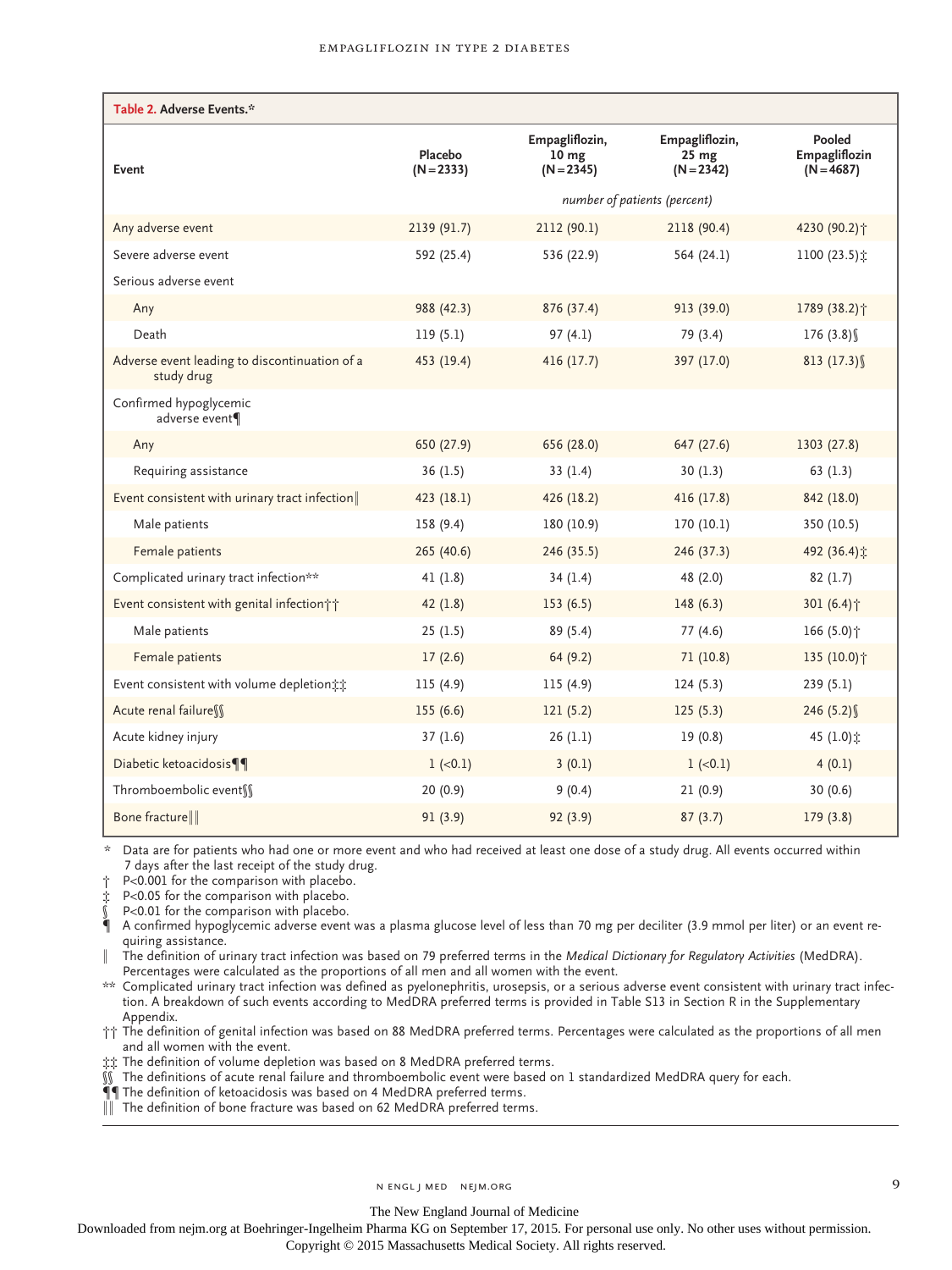$-0.40$  to  $-0.08$ ) and  $-0.36$  percentage points (95% CI, −0.51 to −0.20).

# **Cardiovascular Risk Factors**

Over the course of the study, empagliflozin, as compared with placebo, was associated with small reductions in weight, waist circumference, uric acid level, and systolic and diastolic blood pressure with no increase in heart rate and small increases in both LDL and HDL cholesterol (Fig. S3 in Section P in the Supplementary Appendix). A higher percentage of patients in the placebo group received additional glucose-lowering medications (including sulfonylurea and insulin), antihypertensive medications (including diuretics), and anticoagulants during the trial, with no between-group difference in the receipt of lipidlowering drugs (Tables S11 and S12 in Section Q in the Supplementary Appendix).

# **Safety and Adverse Events**

The proportions of patients who had adverse events, serious adverse events, and adverse events leading to the discontinuation of a study drug were similar in the empagliflozin group and the placebo group (Table 2). Genital infection was reported in a higher percentage of patients in the pooled empagliflozin group. The proportions of patients with confirmed hypoglycemic adverse events, acute renal failure, diabetic ketoacidosis, thromboembolic events, bone fracture, and events consistent with volume depletion were similar in the two study groups. Urosepsis was reported in 0.4% of patients in the empagliflozin group and 0.1% of those in the placebo group, but there was no imbalance in overall rates of urinary tract infection, complicated urinary tract infection, or pyelonephritis (Table S13 in Section R in the Supplementary Appendix). Clinical laboratory data are provided in Table S14 in Section S in the Supplementary Appendix. There were no relevant changes in electrolytes in the two study groups. Hematocrit values were higher in the empagliflozin groups than in the placebo group (mean [±SD] changes from baseline, 4.8±5.5% in the group receiving 10 mg of empagliflozin, 5.0±5.3% in the group receiving 25 mg of empagliflozin, and 0.9±4.7% in the placebo group).

# Discussion

Among patients with type 2 diabetes at high risk

gliflozin had a lower rate of the primary composite outcome of death from cardiovascular causes, nonfatal myocardial infarction, or nonfatal stroke than did patients receiving placebo. The difference between empagliflozin and placebo was driven by a significant reduction in death from cardiovascular causes, with no significant between-group difference in the risk of myocardial infarction or stroke. Since the two groups had similar rates of hospitalization for unstable angina, there was no significant difference in the key secondary outcome, which included the risk of hospitalization for unstable angina. Patients in the empagliflozin group had significantly lower risks of death from any cause and for hospitalization for heart failure than did those in the placebo group.

Although a small dose–response effect for the 10-mg dose of empagliflozin versus placebo and the 25-mg dose versus placebo has been documented for metabolic responses, in our study the two dose groups had similar hazard ratios for cardiovascular outcomes. Thus, in clinical practice, the choice of the empagliflozin dose will probably depend primarily on the achievement of metabolic targets and the occurrence of adverse events.

These benefits were observed in a population with established cardiovascular disease in whom cardiovascular risk factors, including blood pressure and dyslipidemia, were well treated with the use of renin–angiotensin–aldosterone system inhibitors, statins, and acetylsalicylic acid. The reductions in the risk of cardiovascular death in the empagliflozin group were consistent across subgroups according to baseline characteristics.

Notably, reductions in the risks of death from cardiovascular causes and from any cause occurred early in the trial, and these benefits continued throughout the study. The relative reduction of 32% in the risk of death from any cause in the pooled empagliflozin group means that 39 patients (41 in the 10-mg group and 38 in the 25-mg group) would need to be treated during a 3-year period to prevent one death, but these numbers cannot be extrapolated to patient populations with other clinical characteristics.

for cardiovascular events, those receiving empa-ed hemoglobin level at week 206 of 7.81% in the Even though investigators were encouraged to adjust glucose-lowering therapy according to local guidelines, many patients did not reach their glycemic targets, with an adjusted mean glycat-

10 N ENGL J MED NEJM.ORG

The New England Journal of Medicine

Downloaded from nejm.org at Boehringer-Ingelheim Pharma KG on September 17, 2015. For personal use only. No other uses without permission.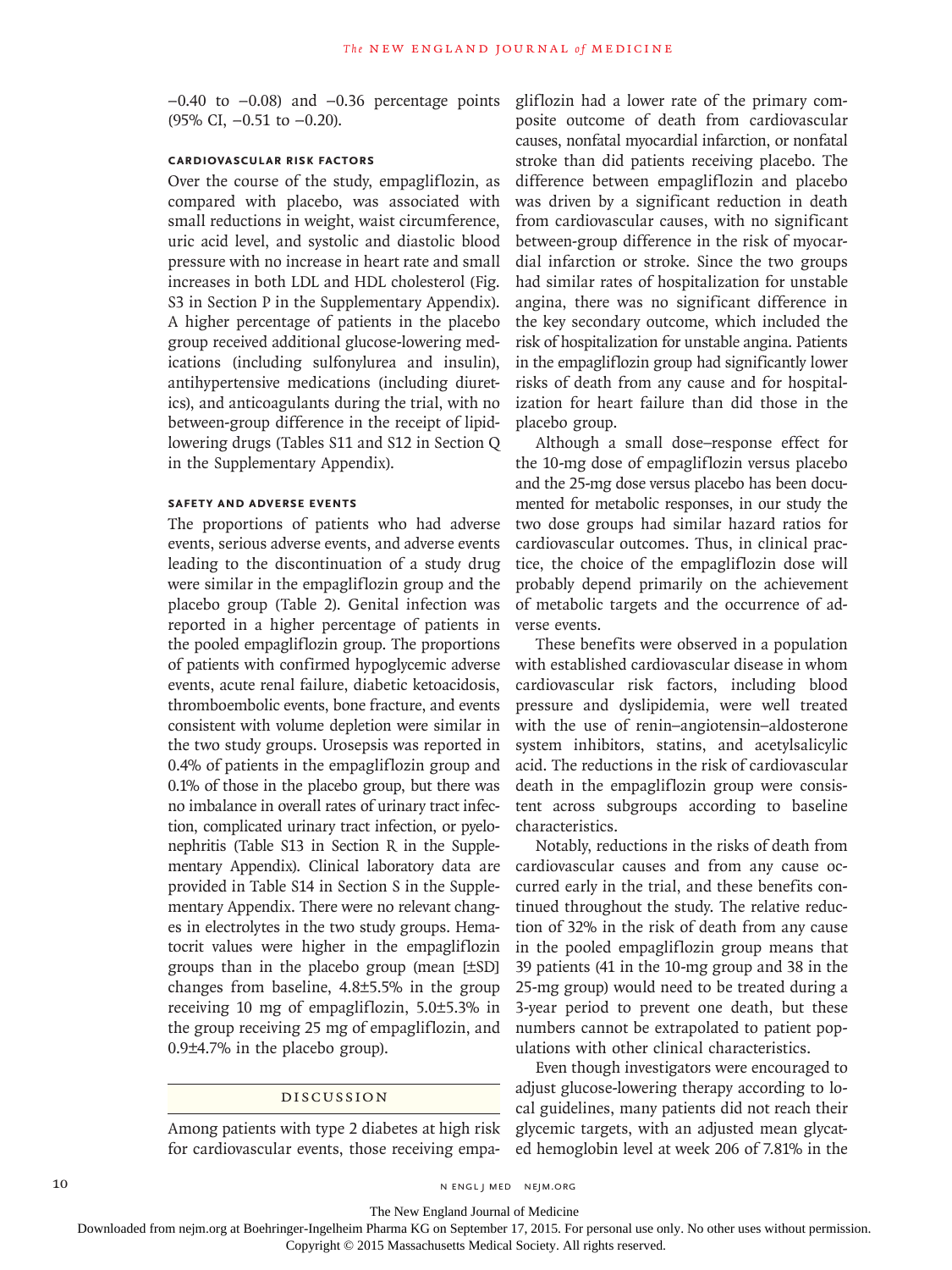placebo group. Our trial was designed to assess the specific effects of empagliflozin on clinical outcomes, and the mechanisms behind the observed benefits are speculative. As such, we infer that the mechanisms behind the cardiovascular benefits of empagliflozin are multidimension $al<sup>25</sup>$  and possibly involve changes in arterial stiffness,<sup>26,27</sup> cardiac function, and cardiac oxygen demand (in the absence of sympathetic-nerve activation), $^{26}$  as well as cardiorenal effects, $^{21,26,28,29}$ reduction in albuminuria, $20,30$  reduction in uric acid,13-20 and established effects on hyperglycemia, weight, visceral adiposity, and blood pressure.<sup>13-20</sup>

Our trial provides data to support the longterm use of empagliflozin, as well as strong evidence for a reduction in cardiovascular risk. As observed in previous trials, genital infection was more common in patients treated with empagliflozin. Urosepsis was infrequent but reported in more patients treated with empagliflozin, although there was no increase in the overall rate of urinary tract infection, complicated urinary tract infection, or pyelonephritis. The propor-

pooled empagliflozin group and 8.16% in the tions of patients with diabetic ketoacidosis, volume depletion, thromboembolic events, and bone fracture were low (ranging from <1% for ketoacidosis and thromboembolic events to 5% for volume depletion) and similar in the empagliflozin groups and the placebo group. Concern has been expressed about the renal safety of inhibitors of sodium–glucose cotransporter 2 over time. However, the percentage of patients with acute renal failure (including acute kidney injury) was lower in the empagliflozin groups than in the placebo group, and renal function was maintained with empagliflozin.

> In conclusion, patients with type 2 diabetes at high risk for cardiovascular events who received empagliflozin had significantly lower rates of the primary composite cardiovascular outcome and of death from any cause than did those in the placebo group when the study drugs were added to standard care.

Supported by Boehringer Ingelheim and Eli Lilly.

Disclosure forms provided by the authors are available with the full text of this article at NEJM.org.

We thank the patients who participated in this trial and Elizabeth Ng and Wendy Morris of Fleishman-Hillard Group for their assistance in medical writing.

#### **References**

**1.** Sarwar N, Gao P, Seshasai SR, et al. Diabetes mellitus, fasting blood glucose concentration, and risk of vascular disease: a collaborative meta-analysis of 102 prospective studies. Lancet 2010;375: 2215-22.

**2.** Beckman JA, Creager MA, Libby P. Diabetes and atherosclerosis: epidemiology, pathophysiology, and management. JAMA 2002;287:2570-81.

**3.** Di Angelantonio E, Kaptoge S, Wormser D, et al. Association of cardiometabolic multimorbidity with mortality. JAMA 2015;314:52-60.

**4.** Green JB, Bethel MA, Armstrong PW, et al. Effect of sitagliptin on cardiovascular outcomes in type 2 diabetes. N Engl J Med 2015;373:232-42

**5.** White WB, Cannon CP, Heller SR, et al. Alogliptin after acute coronary syndrome in patients with type 2 diabetes. N Engl J Med 2013;369:1327-35.

**6.** Scirica BM, Bhatt DL, Braunwald E, et al. Saxagliptin and cardiovascular outcomes in patients with type 2 diabetes mellitus. N Engl J Med 2013;369:1317-26. **7.** Holman RR, Paul SK, Bethel MA, Matthews DR, Neil HA. 10-Year follow-up of intensive glucose control in type 2 diabetes. N Engl J Med 2008;359:1577-89.

**8.** Udell JA, Cavender MA, Bhatt DL, Chatterjee S, Farkouh ME, Scirica BM.

Glucose-lowering drugs or strategies and cardiovascular outcomes in patients with or at risk for type 2 diabetes: a meta-analysis of randomised controlled trials. Lancet Diabetes Endocrinol 2015;3:356-66.

**9.** Department of Health and Human Services, Food and Drug Administration. Guidance for industry: diabetes mellitus — evaluating cardiovascular risk in new antidiabetic therapies to treat type 2 diabetes (http://www.fda.gov/downloads/drugs/ guidancecomplianceregulatoryinformation/ guidances/ucm071627.pdf).

**10.** Gallo LA, Wright EM, Vallon V. Probing SGLT2 as a therapeutic target for diabetes: basic physiology and consequences. Diab Vasc Dis Res 2015;12:78-89.

**11.** Grempler R, Thomas L, Eckhardt M, et al. Empagliflozin, a novel selective sodium glucose cotransporter-2 (SGLT-2) inhibitor: characterisation and comparison with other SGLT-2 inhibitors. Diabetes Obes Metab 2012;14:83-90.

**12.** Boehringer Ingelheim Pharmaceuticals. Jardiance (empagliflozin) tablets; prescribing information (http://bidocs .boehringer-ingelheim.com/BIWebAccess/ ViewServlet.ser?docBase=renetnt& folderPath=/Prescribing+Information/

PIs/Jardiance/jardiance.pdf). **13.** Häring HU, Merker L, Seewaldt-Becker E, et al. Empagliflozin as add-on to metformin plus sulfonylurea in patients with type 2 diabetes: a 24-week, randomized, double-blind, placebo-controlled trial. Diabetes Care 2013;36:3396-404.

**14.** Häring HU, Merker L, Seewaldt-Becker E, et al. Empagliflozin as add-on to metformin in patients with type 2 diabetes: a 24-week, randomized, double-blind, placebo-controlled trial. Diabetes Care 2014;37:1650-9.

**15.** Kovacs CS, Seshiah V, Swallow R, et al. Empagliflozin improves glycaemic and weight control as add-on therapy to pioglitazone or pioglitazone plus metformin in patients with type 2 diabetes: a 24-week, randomized, placebo-controlled trial. Diabetes Obes Metab 2014;16:147-58.

**16.** Roden M, Weng J, Eilbracht J, et al. Empagliflozin monotherapy with sitagliptin as an active comparator in patients with type 2 diabetes: a randomised, doubleblind, placebo-controlled, phase 3 trial. Lancet Diabetes Endocrinol 2013;1:208-19.

**17.** Rosenstock J, Jelaska A, Frappin G, et al. Improved glucose control with weight loss, lower insulin doses, and no increased hypoglycemia with empagliflozin added to titrated multiple daily injections of insulin in obese inadequately controlled type 2 diabetes. Diabetes Care 2014;37:1815-23.

**18.** Rosenstock J, Jelaska A, Zeller C, Kim

The New England Journal of Medicine

Downloaded from nejm.org at Boehringer-Ingelheim Pharma KG on September 17, 2015. For personal use only. No other uses without permission.